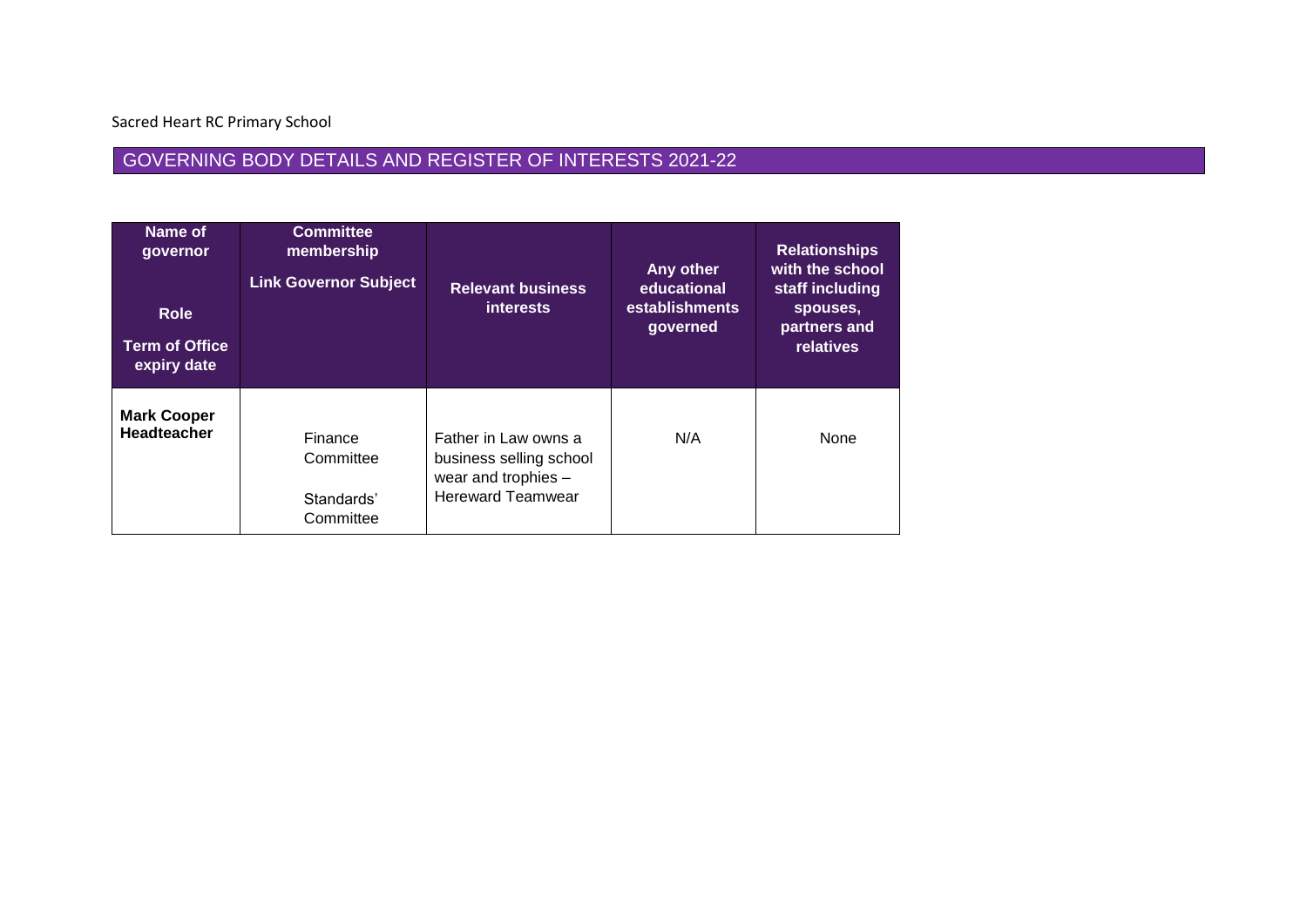| <b>Brian Conway</b><br><b>CEO St John</b><br>the Baptist<br><b>MAT</b> | <b>Attends Local</b><br>Governing Body<br>meetings | CEO in relation to the<br>MAT and/or the<br>following Academy: St<br>John the Baptist<br><b>Catholic MAT</b><br>Also:<br>Wherry Free School,<br>Trustee, (Special<br>School) Hall Rd<br>Norwich Trustee<br>Norwich Opportunity<br>Area Partnership Board<br>Member (Strategic<br>Board)<br>East of England and NE<br>London Headteacher<br><b>Board Elected Member</b><br>(Advisory Board to<br>RSC) | See<br>previous<br>column | None                                                  |
|------------------------------------------------------------------------|----------------------------------------------------|------------------------------------------------------------------------------------------------------------------------------------------------------------------------------------------------------------------------------------------------------------------------------------------------------------------------------------------------------------------------------------------------------|---------------------------|-------------------------------------------------------|
|                                                                        |                                                    |                                                                                                                                                                                                                                                                                                                                                                                                      |                           |                                                       |
| <b>Larry Binns</b><br>Co-opted<br>Governor                             | PE/Health and<br>Safety                            | Yes - see final                                                                                                                                                                                                                                                                                                                                                                                      | N/A                       | Married to Karen                                      |
| 28.9.2018-<br>27.9.2022<br><b>Chair of</b><br><b>Governors</b>         | Pupil Premium<br><b>Buildings</b>                  | column                                                                                                                                                                                                                                                                                                                                                                                               |                           | <b>Binns the School</b><br><b>Business</b><br>Manager |
|                                                                        | <b>Resources</b><br>Committee                      |                                                                                                                                                                                                                                                                                                                                                                                                      |                           |                                                       |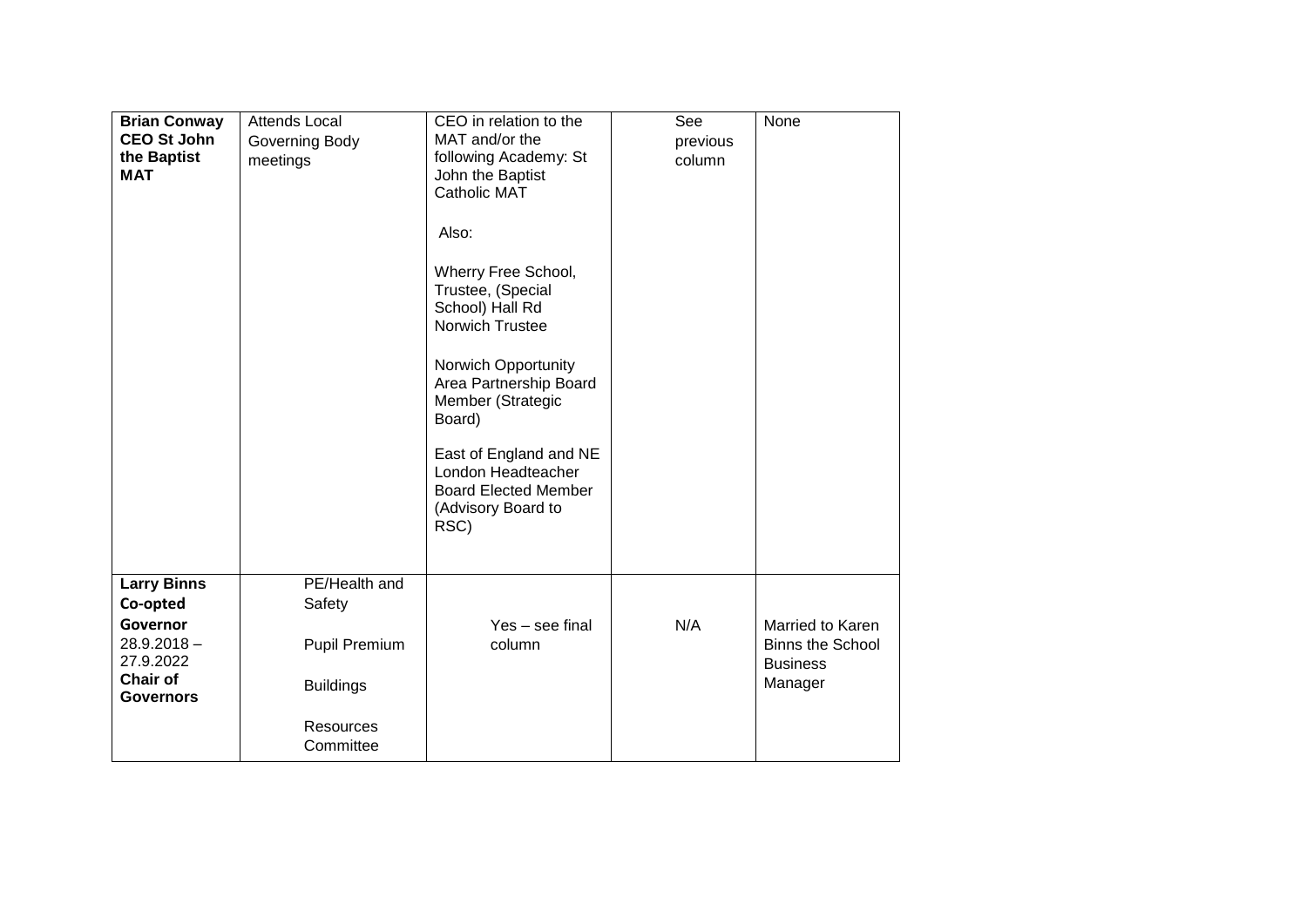| <b>Caroline</b><br>Rayner<br><b>Foundation</b><br>Governor<br>$1.12.18 -$<br>31.11.22 | Safeguarding &<br><b>Child Protection</b><br>Governor<br>'Prevent'<br>Governor<br>Standards'<br>Committee<br>Chair | None                      | N/A | N/A                                                                          |
|---------------------------------------------------------------------------------------|--------------------------------------------------------------------------------------------------------------------|---------------------------|-----|------------------------------------------------------------------------------|
| <b>Karen Binns</b><br><b>School</b><br><b>Business</b><br><b>Manager</b>              | Finance<br>Committee                                                                                               | Yes - see final<br>column | N/A | Married to Larry<br>Binns, Co-opted<br>Governor and<br>Chair of<br>Governors |
|                                                                                       |                                                                                                                    |                           |     |                                                                              |
| Helen<br><b>Goodliffe</b><br><b>Foundation</b><br>Governor<br>1.2.2019-<br>31.1.2023  | Standards'<br>Committee                                                                                            | None                      | N/A | N/A                                                                          |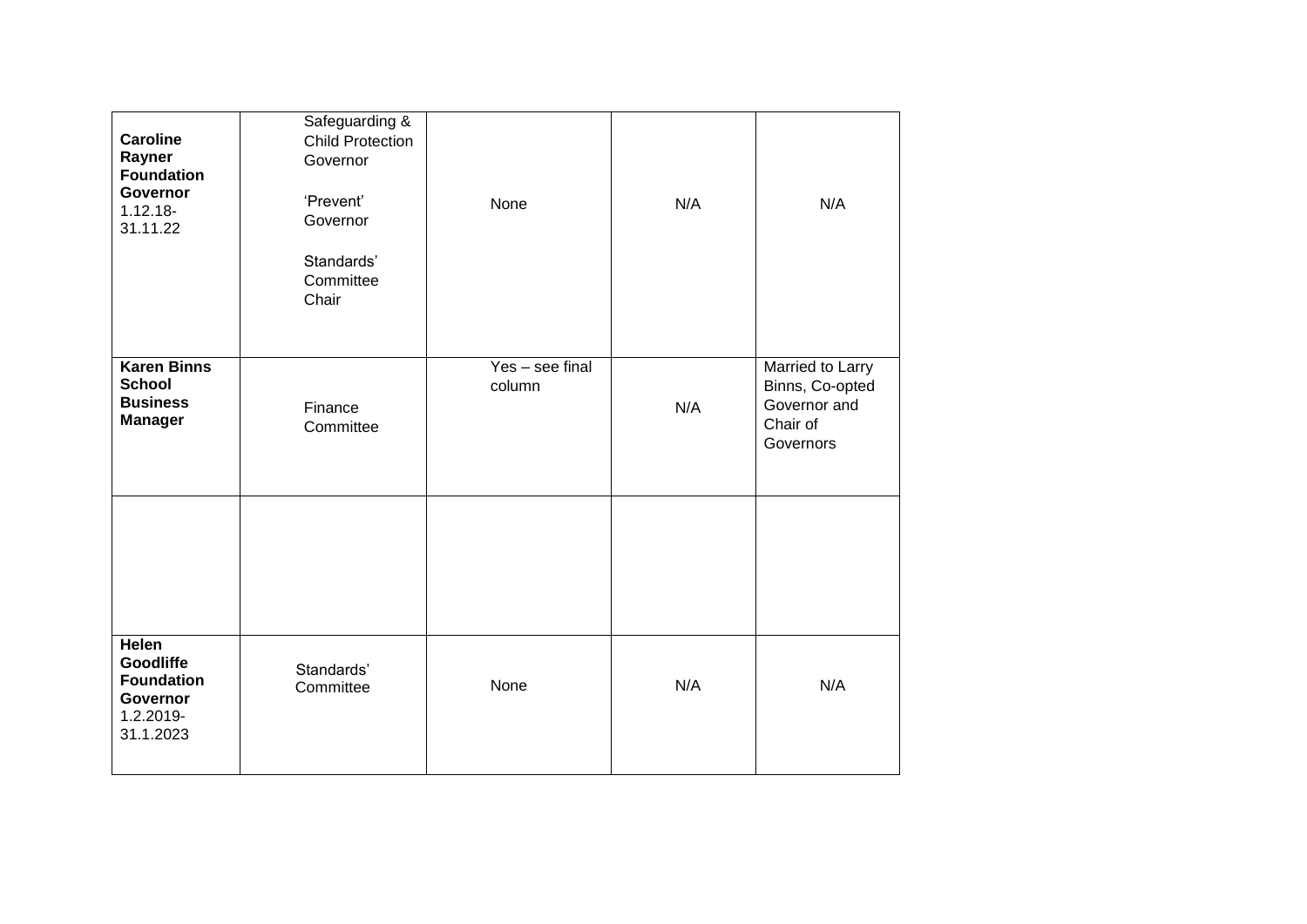| <b>Corinne Hayes</b><br><b>Staff Governor</b><br>13.10.2017-<br>12.10.2021<br>Re-elected<br>13.10.2021-<br>12.10.2025 | Resources<br>Committee                                                         | None                                                        | N/A | N/A |
|-----------------------------------------------------------------------------------------------------------------------|--------------------------------------------------------------------------------|-------------------------------------------------------------|-----|-----|
| <b>Deborah</b><br><b>Duff</b><br><b>Foundation</b><br><b>Governor</b><br>01.12.2018 to<br>30.11.2022                  | Standards'<br>Committee<br>SEND,<br>Equality,<br>and<br>Well-being<br>Governor | None                                                        | N/A | N/A |
| <b>Father</b><br>Arockiya<br>(Seelan)<br>Poobalan<br><b>Foundation</b><br>$1.2.2020 -$<br>31.1.2024                   | N/A                                                                            | None                                                        | N/A | N/A |
| <b>Sally</b><br>Robertshaw<br><b>Deputy Head</b>                                                                      | As available                                                                   | E4Education<br>Website<br>provider; sister<br>is a Director |     |     |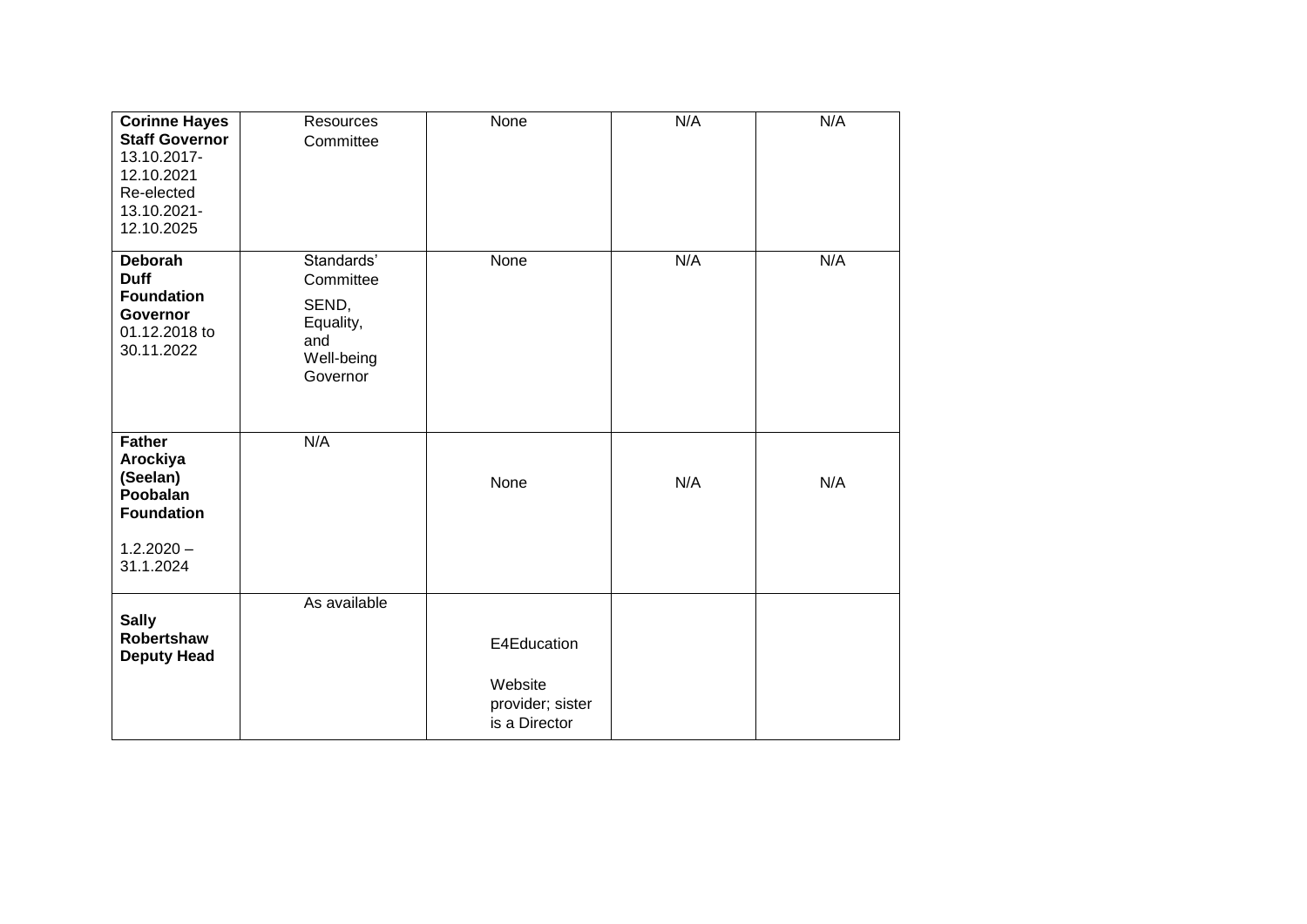| <b>Natasha</b><br>Wilmore<br><b>Associate</b><br>Governor                                                            | <b>Standards</b><br>Committee | Member of staff<br>at St. John<br><b>Fisher Catholic</b><br>High School,<br>Peterborough                                                                 | N/A | N/A |
|----------------------------------------------------------------------------------------------------------------------|-------------------------------|----------------------------------------------------------------------------------------------------------------------------------------------------------|-----|-----|
| <b>Caroline Curtis</b><br><b>Clerk to</b><br><b>Governors</b>                                                        |                               | Also cover clerk for<br>meetings at other<br>schools in Peterborough<br>as part of the PCC<br>Clerking Service; work<br>at Ormiston Bushfield<br>Academy |     |     |
| <b>Diocesan</b><br>Schools'<br><b>Service</b><br><b>Commission</b><br>Representative<br><b>Mrs Julie</b><br>O'Connor |                               |                                                                                                                                                          |     |     |
| <b>Former</b><br><b>Governors</b><br>End of term<br>September<br>2020                                                |                               |                                                                                                                                                          |     |     |